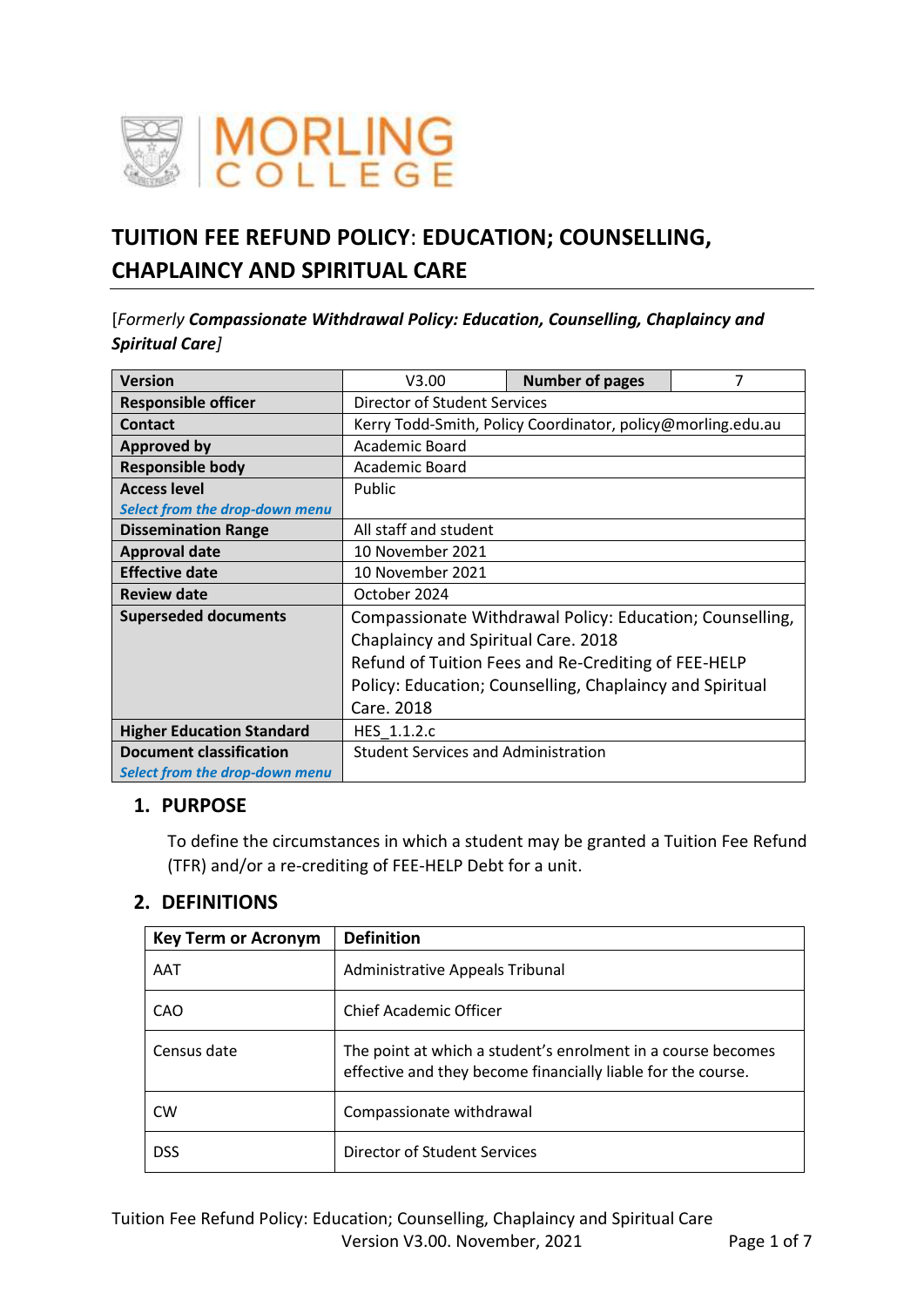| FEE-HELP           | Fee Paying Higher Education Loan Program. An Australian<br>Government loan scheme that assists eligible fee-paying<br>students to pay all or part of their tuition fees |  |  |
|--------------------|-------------------------------------------------------------------------------------------------------------------------------------------------------------------------|--|--|
| МC                 | <b>Morling College</b>                                                                                                                                                  |  |  |
| <b>Tuition fee</b> | A fee paid by a candidate (with or without FEE-HELP) to cover<br>the cost of tuition, covering registration, administration,<br>supervision, and examination fees       |  |  |
| Tuition fee refund | A general term referring to a<br>re-credit a FEE-HELP balance, and<br>remit a FEE-HELP debt, or<br>$\bullet$<br>refund or reverse of tuition fees.                      |  |  |
| Unit               | A block of study in a particular field.                                                                                                                                 |  |  |

# **3. SCOPE**

This policy applies to all students enrolled in a MC course in Education; Counselling; and Chaplaincy and Spiritual Care.

Overseas students have additional obligations, so should also refer to the Refund of Tuition Fees Policy: Overseas Counselling Students.

# **4. POLICY STATEMENT**

Morling College undertakes to refund tuition fees and arrange the re-crediting of FEE-HELP debt according to the rules of the Higher Education Provider (HEP) Guidelines under the Higher Education Support Act 2003.

If a student withdraws from a unit prior to or on the census date, there is no financial liability. If the associated tuition fee has been paid, it will be refunded automatically when the Enrolment Variation Form is processed.

Morling College may refund tuition fees, which includes:

- re-credit a FEE-HELP balance, and
- remit a FEE-HELP debt or
- refund or reverse tuition fees,

for a unit(s) of study from which a student withdrew after the census date or had not completed the requirements for the unit(s) **due to special circumstances**.

If a Tuition Fee Refund (TFR) is granted,

• the student will receive a CW (Compassionate Withdrawal) grade, rather than a F (Fail) or FW (Fail late withdrawal), and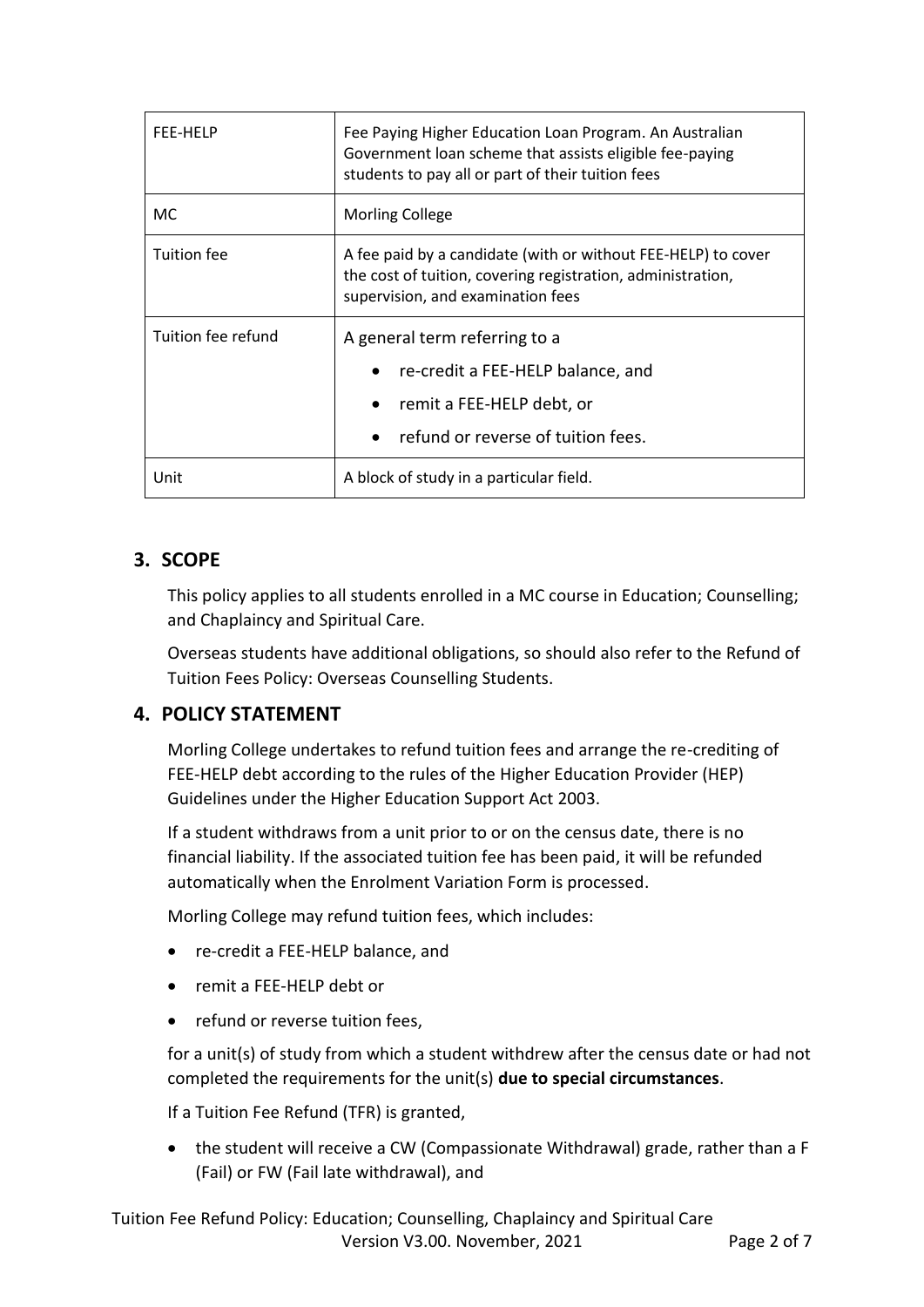- the student's fee-refund and/or re-recredit of FEE-HELP will be processed.
- It is the student's responsibility to apply for a Tuition Fee Refund. Failure to do so will result in the usual penalties being applied for failing to fulfil the requirements of the unit.

# **5. PRINCIPLES**

### Eligibility

5.1 For a student to be granted a TFR, the circumstances which make it impracticable to fulfill unit requirements must be due to Special Circumstances.

Special Circumstances are defined as those situations which

• *are beyond the student's control,* i.e. a situation occurs which a reasonable person would consider **is not due to the person's action or inaction**, either direct or indirect, and for which the person is not responsible

#### **and**

- *made their full impact on or after the census date (but within the study period),* i.e. your circumstances occurred
	- (i) before the census date, but worsened after that day, or
	- (ii) before the census date, but the full effect or magnitude did not become apparent until on or after that day, or
	- (iii) on or after the census date

#### **and**

- *made it impracticable for the student to complete or pass the unit*, i.e.
	- (i) undertake the necessary private study required, or attend sufficient lectures or tutorials or meet other compulsory attendance requirements in order to meet your compulsory course requirements, or
	- (ii) complete the required assessable work, or
	- (iii) sit the required examinations or complete any other course requirements because of your inability to meet (i), (ii) or (iii).

#### **and**

- *are unusual, uncommon, and abnormal*.
- 5.2 Circumstances which may make it impracticable to complete include:
	- *medical circumstance* i.e., where your medical condition existed prior to the census date, continued past that date, and deteriorated to the extent that you are unable to continue your studies OR your medical condition

Tuition Fee Refund Policy: Education; Counselling, Chaplaincy and Spiritual Care Version V3.00. November, 2021 Page 3 of 7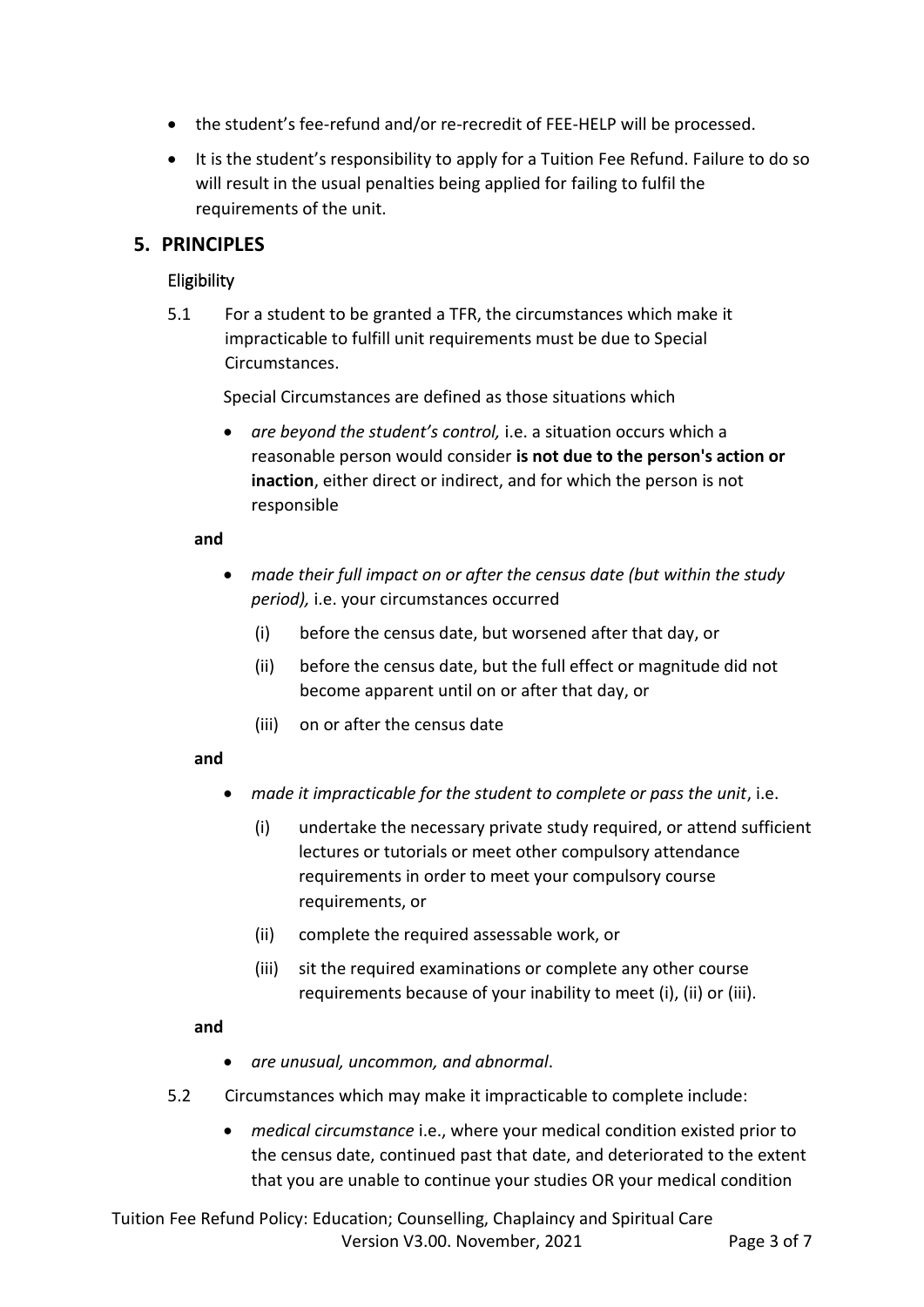only became known after the census date

- *family circumstance* i.e., due to unforeseen family reasons that are beyond your control you are unable to continue with your studies
- *personal circumstance* i.e., due to unforeseen personal reasons that are beyond your control you are unable to continue with your studies
- *employment related circumstances* i.e., where your employment status or employment arrangements change **unexpectedly** due to circumstances beyond your control and you are unable to complete your studies
- *course of study related circumstance* i.e., where your institution changes the arrangements for your unit or course and as a result you are disadvantaged to the extent that you are unable to complete the requirements of the course and continue with your studies.
- 5.3 Under normal circumstances, a student is ineligible for a TFR if they have been granted a Deferral of Assessment and do not complete their assessment within the terms of the deferral.
- 5.4 A student is ineligible for any refund if they successfully completed the unit i.e., they passed.

# Applying for Tuition Fee Refund

- 5.5 An application should be made as soon as possible, ideally by the Friday of the final week of the semester. The student must apply in writing, within twelve (12) months of the withdrawal date, or if the student has not withdrawn, within twelve (12) months of the end of the period of study in which the unit of study was or was to be undertaken. Morling can exercise its discretion to waive this requirement if it is satisfied that the application could not be made within the time limit.
- 5.6 An application is to be submitted to the relevant faculty online Application for Tuition Fee Refund Form, which can be found on Moodle.
- 5.7 An application for Tuition Fee Refund must be supported by **independent** documentary evidence that substantiates the claims, such as medical certificates and letters of support. It is not sufficient to provide only a personal statement or Statutory Declaration outlining your special circumstances.
- 5.8 Be aware that Morling College may contact any professional authority who has supported your application, to verify any information they have provided.
- 5.9 The application will be considered within 28 days of receiving the application.
- 5.10 Each application will be examined and determined on its merits.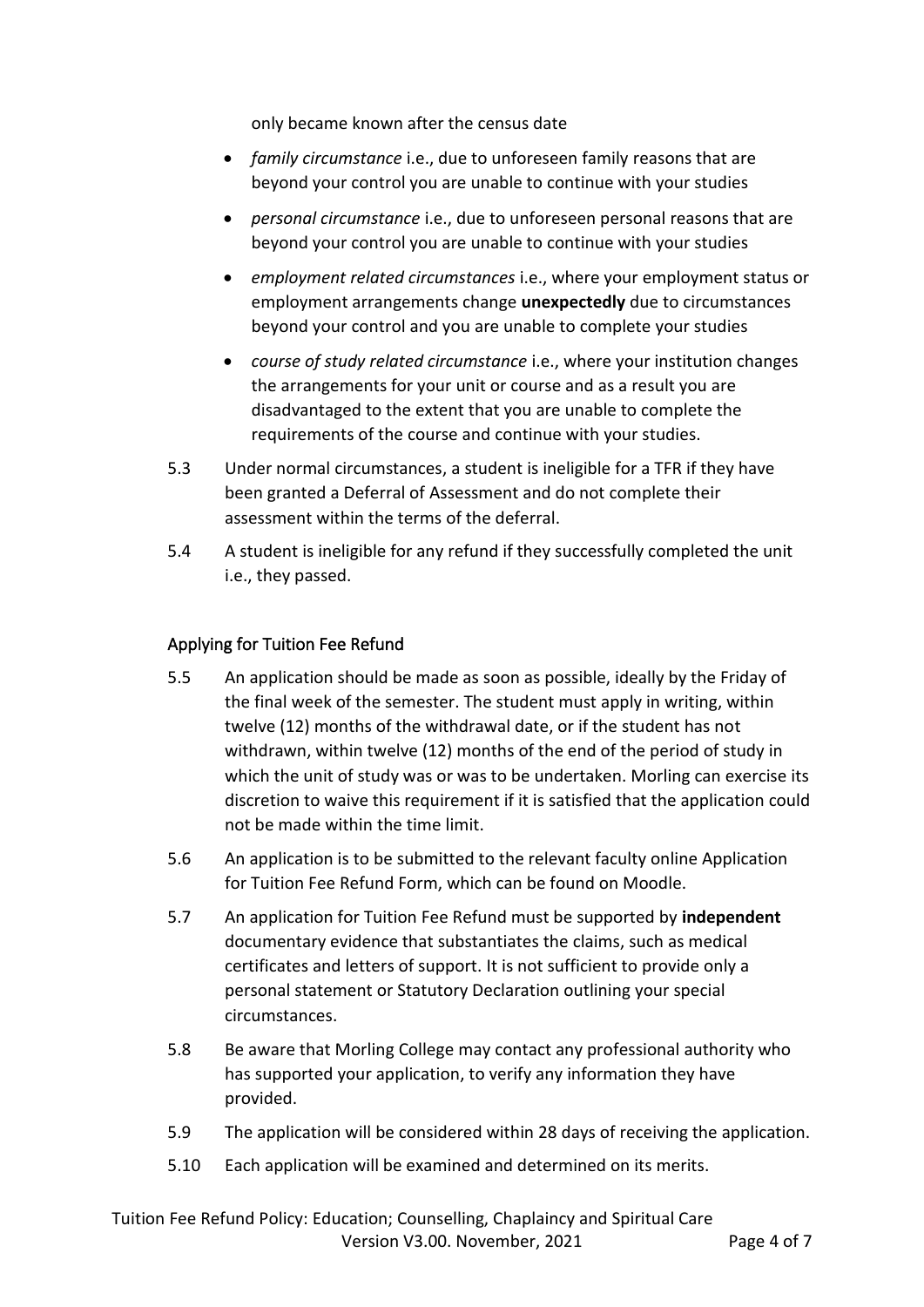- 5.11 The Director of Student Services (DSS) will have the authority to approve a student's application for Tuition Fee Refund, in consultation with the Faculty Dean.
- 5.12 If an application for Tuition Fee Refund is approved, the refund of tuition fees and/or the re-credit of FEE-HELP debt will be processed automatically.

### Appeal

- 5.13 Where a student is not satisfied with the decision made by the DSS, they may apply in writing to the Chief Academic Officer (CAO) for a review of the decision.
- 5.14 The time limit for applying for a review is 28 days from the student receiving notice of the decision. The student must state their reasons for applying for a review. MC reserves the right not to consider applications received after 28 days.
- 5.15 The CAO must acknowledge receipt of an application for a review of a decision in writing.
- 5.16 The CAO's available options are to:
	- confirm the decision
	- vary the decision, or
	- set the decision aside and substitute a new decision
- 5.17 Within 14 days of receipt of the application, the CAO will notify the applicant of his/her decision, the reasons for making the decision, and of their right of appeal to the Administrative Appeals Tribunal.
- 5.18 As denial of a Tuition Fee Refund means the student is ineligible for a tuition fee refund, or a re-crediting of FEE-HELP debt, the student has the right to appeal to the [Administrative Appeals Tribunal](http://www.aat.gov.au/contact-us) for a review of the CAO's decision. The student may supply additional information to the AAT that he or she did not previously supply to the Registrar or the CAO.

# **6. RELATED DOCUMENTS**

Refund of Tuition Fees Policy: Overseas Counselling Students Special Circumstances Policy: Education; Counselling, Chaplaincy and Spiritual Care [Variation to Enrolment Policy:](file:///G:/Shared%20drives/Shared%20data/Policies/Student%20Policies/Variation%20to%20Enrolment%20Policy%20E%20CCSC%20Oct%202018.pdf) Education; Counselling, Chaplaincy and Spiritual Care Variation to Enrolment Form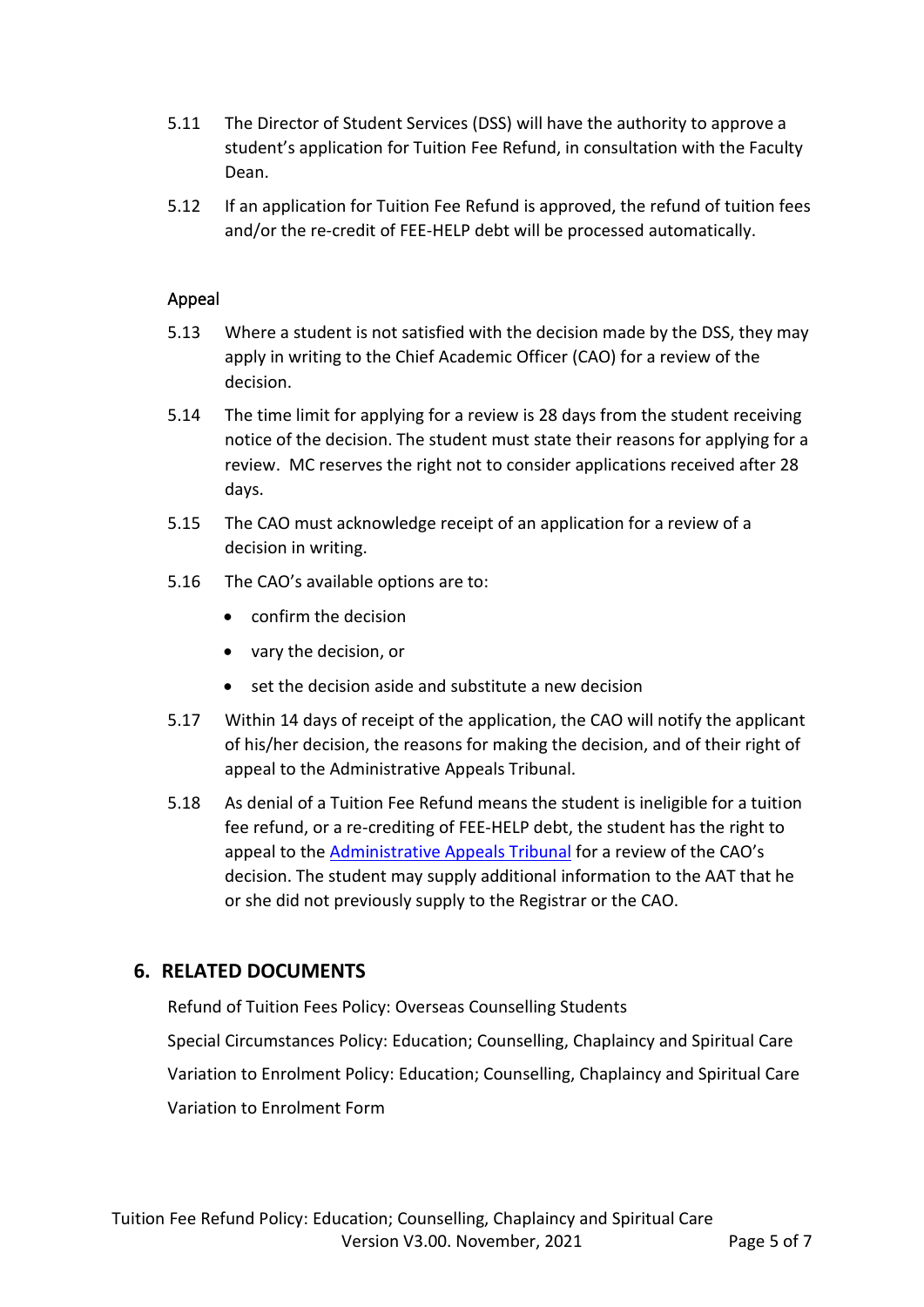# **7. HIGHER EDUCATION COMPLIANCE REFERENCE**

Higher Education Standards 2015 Higher Education Provider Guidelines 2012

# **8. LEGISLATION**

Higher Education Support Act (2003) Commonwealth [Administrative Appeals Tribunal Act 1975,](https://www.legislation.gov.au/Details/C2017C00107) Commonwealth [Administrative Appeals Tribunal Regulation 2015,](https://www.legislation.gov.au/Details/F2018C00488) Commonwealth

### **9. REFERENCES**

ACT Tuition Fee Refund Policy

Macquarie University Guidelines for Applying for Remission/Refund/Reversal of Fees in Special Circumstances.

### **10.VERSION HISTORY**

| <b>Version</b> | <b>Approved by</b> | <b>Approval</b><br><b>Date</b> | <b>Effective</b><br><b>Date</b> | <b>Changes made</b>                                                                                                                                                                                                                                                                                                                                                                                                                                                                                                                                                                                                                                                                                                                                                                                            |
|----------------|--------------------|--------------------------------|---------------------------------|----------------------------------------------------------------------------------------------------------------------------------------------------------------------------------------------------------------------------------------------------------------------------------------------------------------------------------------------------------------------------------------------------------------------------------------------------------------------------------------------------------------------------------------------------------------------------------------------------------------------------------------------------------------------------------------------------------------------------------------------------------------------------------------------------------------|
| 3              | Academic Board     | 10 November<br>2021            | 10 November<br>2021             | Changed name of policy and<br>substituted the term<br>Compassionate Withdrawal<br>with Tuition Fee Refund<br>throughout. Changed<br>Responsible Body from MC<br>Board to Academic Board.<br>Amended Policy statement.<br>Changes to reflect changes<br>in structure and<br>responsibilities. 2.<br>Definitions: removed<br>Withdrawal Date; added<br>CW, DSS, FEE-HELP, Tuition<br>fee, Tuition fee refund,<br>Unit. 3. Added reference to<br>policy for Overseas<br>Counselling students.<br>Expanded explanations in 5.<br>5.5 Clarifying the<br>application of the 12 month<br>deadline for submission. 5.6<br>Submission to the faculty<br>online form.<br>5.6 submission to the<br>faculty online form.<br>5.14 Added MC reserves the<br>right not to consider<br>applications received after<br>28 days. |